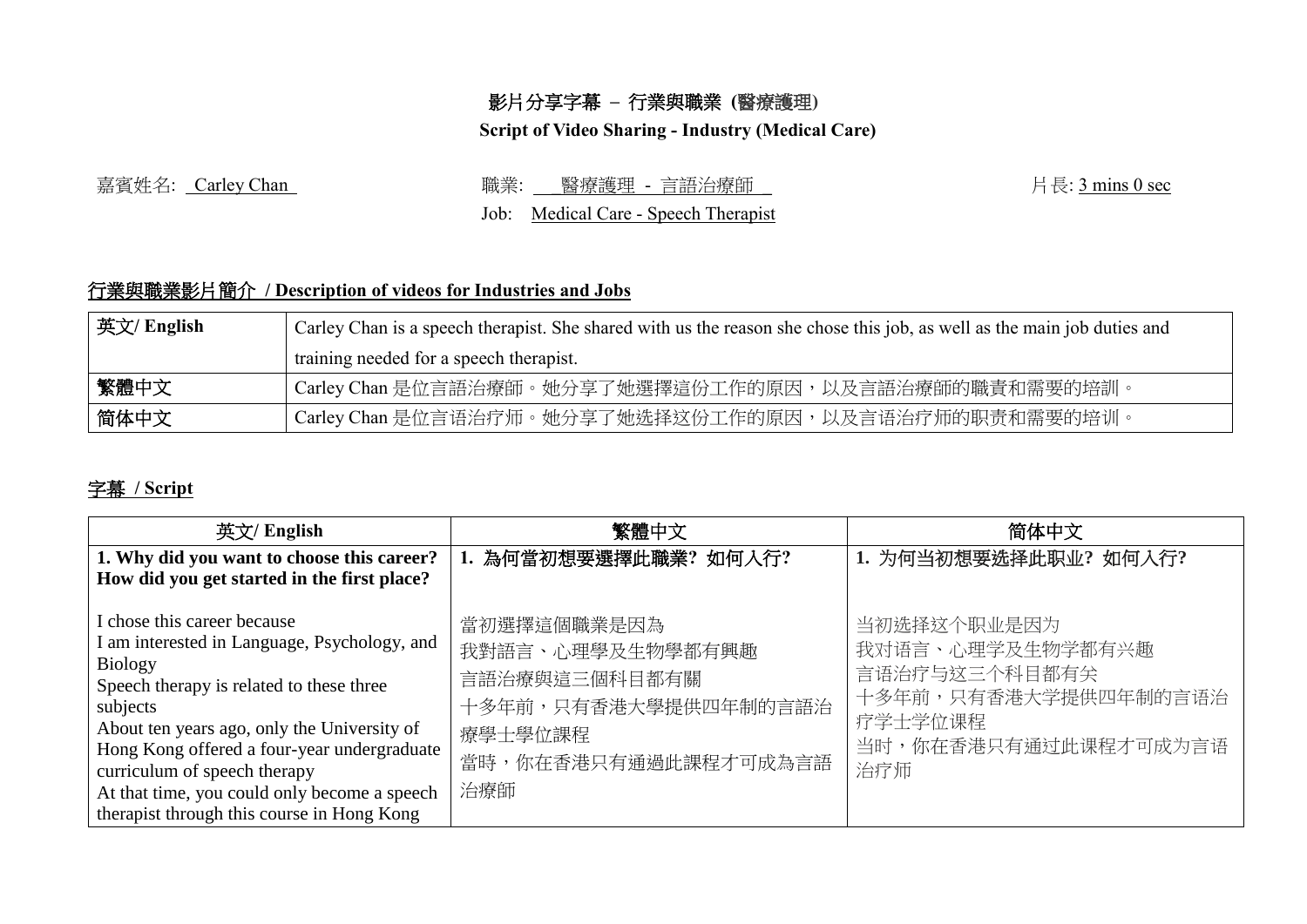| 英文/ English                                                                                                                                                                                                                                                                                                                                                                                                                                                                                                                                                                                                                                                                                                                                                                       | 繁體中文                                                                                                                                                                                                                                                                                                                  | 简体中文                                                                                                                                                                                                                                                                                                                               |
|-----------------------------------------------------------------------------------------------------------------------------------------------------------------------------------------------------------------------------------------------------------------------------------------------------------------------------------------------------------------------------------------------------------------------------------------------------------------------------------------------------------------------------------------------------------------------------------------------------------------------------------------------------------------------------------------------------------------------------------------------------------------------------------|-----------------------------------------------------------------------------------------------------------------------------------------------------------------------------------------------------------------------------------------------------------------------------------------------------------------------|------------------------------------------------------------------------------------------------------------------------------------------------------------------------------------------------------------------------------------------------------------------------------------------------------------------------------------|
| 2. What are your main job duties and<br>working hours?<br>The job duty of a speech therapist is to teach<br>people the ability to communicate<br>The nature of work depends on the working<br>environment and location<br>There are two main categories<br>The first category is mainly related to<br>swallowing problems<br>For example, some elderly or other people<br>may have difficulty in swallowing or chewing<br>due to accidents<br>A speech therapist can help them to deal with<br>these difficulties<br>Another category is people with<br>communication difficulties<br>Including children's developmental language<br>barriers and pronunciation problems<br>Speech therapist will arrange an assessment<br>for them<br>And set some training goals and individual | 2. 你主要的工作内容以及工作時間是甚麼?<br>言語治療師的主要工作是教授與人溝通的能力<br>工作性質取決於工作環境和地點<br>主要分為兩大類<br>第一大類主要是有關吞嚥方面的問題<br>例如有些長者或一些人士因意外<br>令他們在吞嚥或咀嚼方面有困難<br>言語治療師就能夠幫他們處理這些困難<br>另一大類是溝通方面有障礙的人士<br>包括小朋友的發展性語言障礙及發音問題<br>言語治療師會為他們做一個評估<br>以及設定一些訓練目標及個別訓練課堂<br>並教導他們的家人怎樣幫助他們改善溝通能力<br>以特殊學校或醫院等為例<br>大多數都是固定的工作時間<br>如在私人機構執業,例如需提供個別的治療 | 2. 你主要的工作内容以及工作时间是什么?<br>言语治疗师的主要工作是教授与人沟通的能力<br>工作性质取决于工作环境和地点<br>主要分为两大类<br>第一大类主要是有关吞咽方面的问题<br>例如有些长者或一些人士因意外<br>令他们在吞咽或咀嚼方面有困难<br>言语治疗师就能够帮他们处理这些困难<br>另一大类是沟通方面有障碍的人士<br>包括小朋友的发展性语言障碍及发音问题<br>言语治疗师会为他们做一个评估<br>以及设定一些训练目标及个别训练课堂<br>并教导他们的家人怎样帮助他们改善沟通能力<br>以特殊学校或医院等为例<br>大多数都是固定的工作时间<br>如在私人机构执业,例如需提供个别的治疗<br>上班时间则会较弹性 |
| remedial training<br>And teach their family members how to help<br>them improve their communication skills<br>Take special schools or hospitals as examples<br>Most of them provide a fixed working hours<br>If you work in private organizations<br>And need to provide individual treatment<br>Your working hours will be more flexible                                                                                                                                                                                                                                                                                                                                                                                                                                         | 上班時間則會較彈性                                                                                                                                                                                                                                                                                                             |                                                                                                                                                                                                                                                                                                                                    |